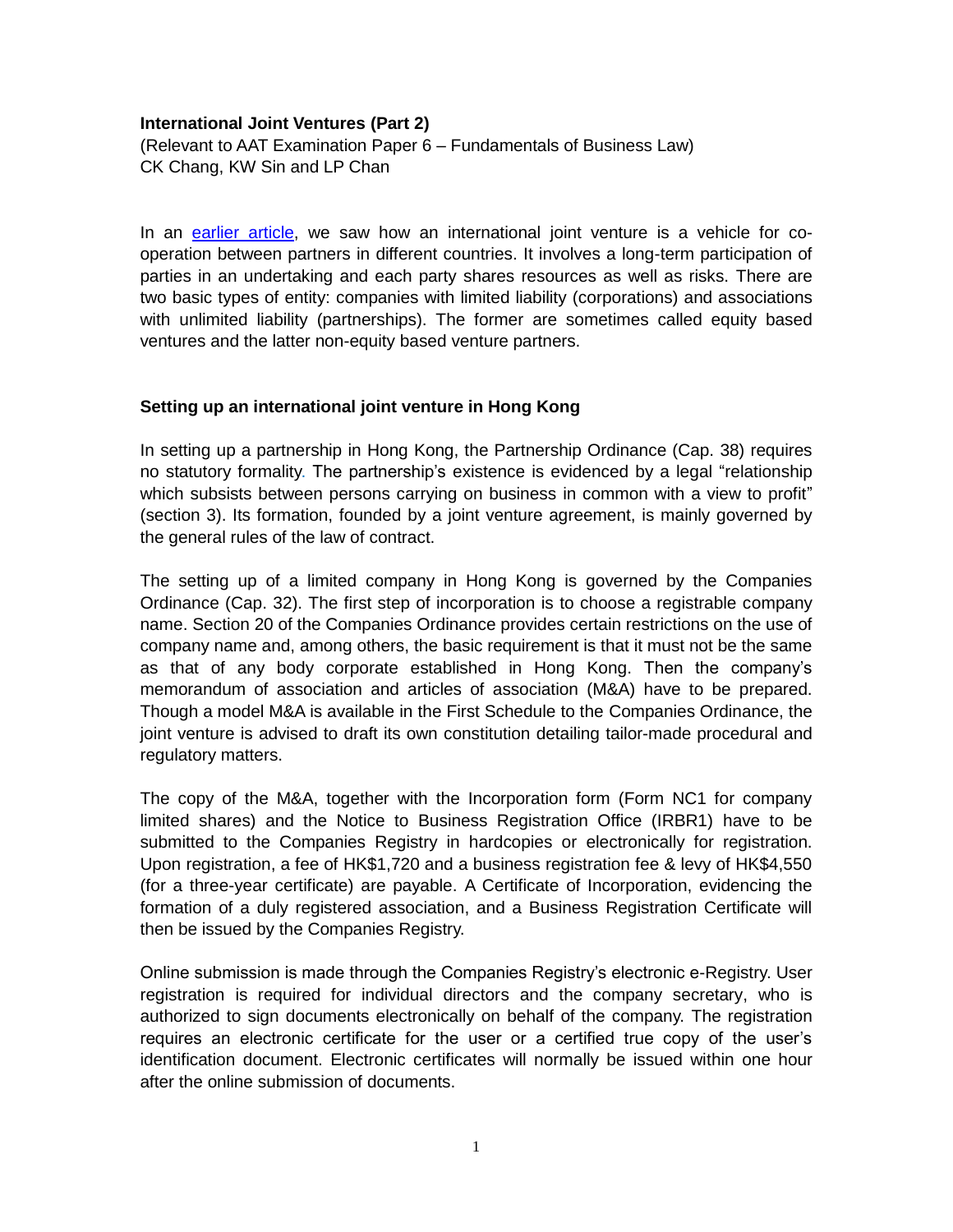For paper submission, the Incorporation form can be obtained from the office or the website of the Companies Registry. The certificates can usually be issued within four days of submission.

### **Some drafting issues in an international joint venture agreement**

Since joint ventures can take a number of forms, there are no hard and fast rules for drafting the agreements. But a good agreement highlights in advance the duties and obligations of both parties, and this can save many disputes and problems in the future.

Negotiation stages leading to the agreement also vary. There may be an initial stage, called a preliminary agreement or memorandum of understanding, where the parties agree certain major issues in principle. This will then be followed by a definitive agreement which contains the detailed terms of the venture. Taking joint venture corporations for example, the following basic issues may have to be considered:

### 1) Purpose and establishment

The agreement may state the actual purpose for which the international joint venture is formed. This includes the types of business activities and their scope, the duration of the association and the objectives of the venture. For example, the business activity may be to market and sell a product in the local party's home country.

The agreement may also state the legal form to be used. Where valuation and purchase of shares are involved, the time schedule and the share transfer procedures are also stated.

# 2) Operation and management

The board of directors is the governing body of a corporation. The responsibilities and degree of participation by each joint venture party should be stated. For example, the agreement should state the number of directors that can be appointed by each of the joint venture parties, who can appoint the chairman and managing director, etc.

The joint venture parties may or may not be the shareholders of the corporation. But they must meet regularly to discuss the future of the venture. The agreement could therefore state how many times the parties should meet each year, how many representatives there should be from each side and the matters to be discussed such as business plan and budgets, the progress of the business, or whether any adjustment needs to be made on the objectives or strategies. How decisions can be reached at such meetings should also be stated, e.g. by majority vote or whether consent from all the parties is required for important decisions.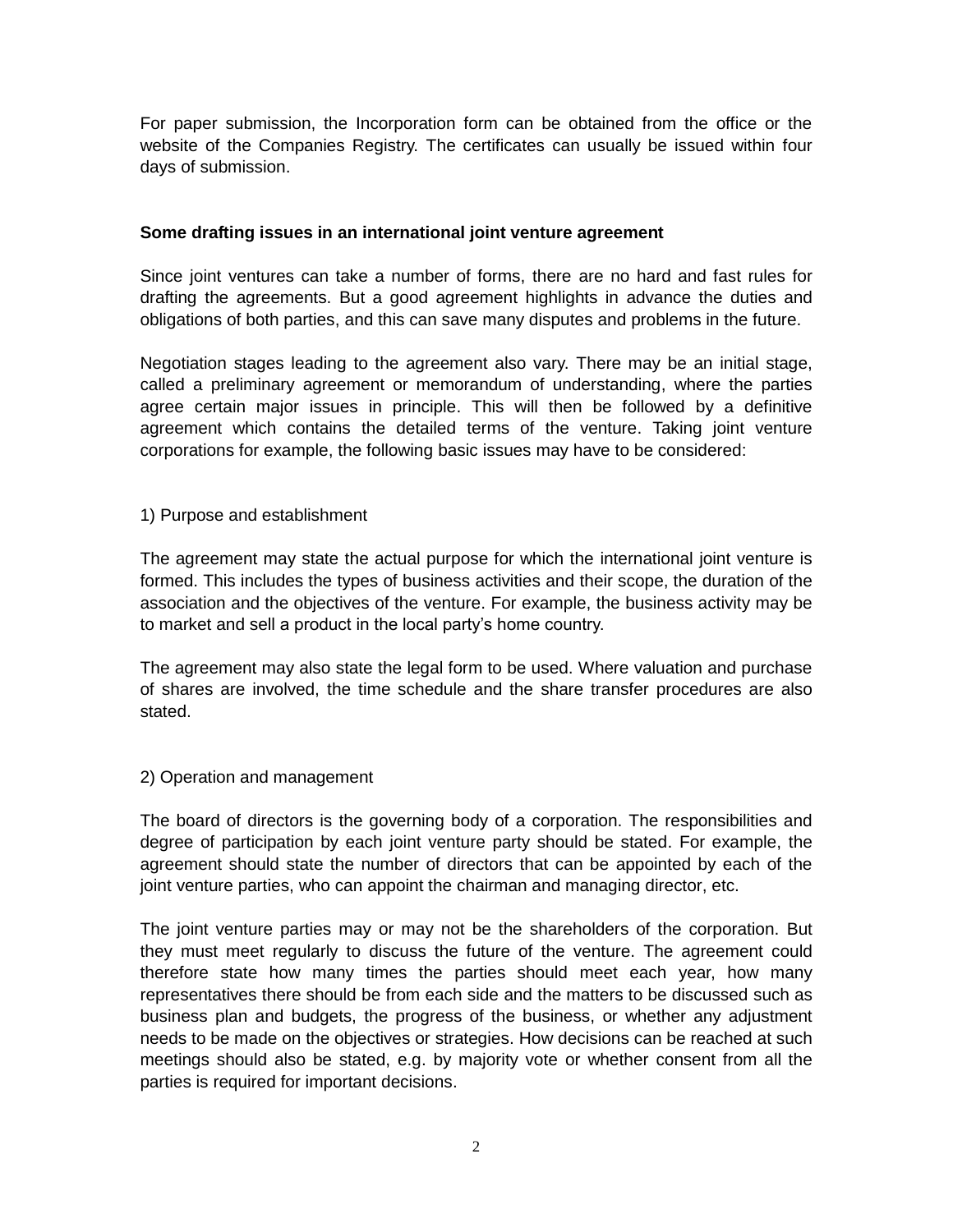3) Capital contribution and allocation of profits

The agreement should also specify both the tangible and intangible capital contribution of the parties and the policy for sharing profits. For example, it may state that the corporation shall pay a yearly dividend of not less than a certain percentage of the distributable profit to the shareholders. There should also be procedures for changes of control.

In some countries, the law requires that the timing of the joint venture capitalization by the foreign partner be specified. The agreement should therefore fix the payment schedule for the capitalization, the currency of the payments and how the payments should be converted to the host country's currency.

### 4) Resolving disputes and financial problems

As the joint venture is founded by parties from different countries with different cultures, it is very likely that there will be disputes due to conflicting management styles, misunderstandings, poor communication and differences in expectations.

The joint venture agreement should therefore clearly spell out the mechanisms for resolving these disputes. Otherwise, management deadlocks may result. Both internal and external dispute resolution mechanisms should be considered. One common method is to make use of arbitration if the internal resolution mechanism fails. But issues like location of arbitration and choice and number of arbitrators have to be considered.

In addition, there may be financial problems or defaults in performance by one of the parties. The remedies and any interim measures to address such problems need to be discussed beforehand.

#### 5) Property rights and confidential information

An international joint venture may need to use intellectual property owned by one of the parties: this may be designs, brands, inventions, database rights or copyright. Therefore the parties should consider how confidential information and other intellectual property rights can be shared and protected. Usually the licensor may grant a licence which specifies what rights and restrictions there are on the joint venture to use the intellectual property. If necessary, a separate confidentially agreement or non-competition agreement has to be signed. In addition, issues like proprietary rights and ownership of any new intellectual property created by the joint venture need to be considered.